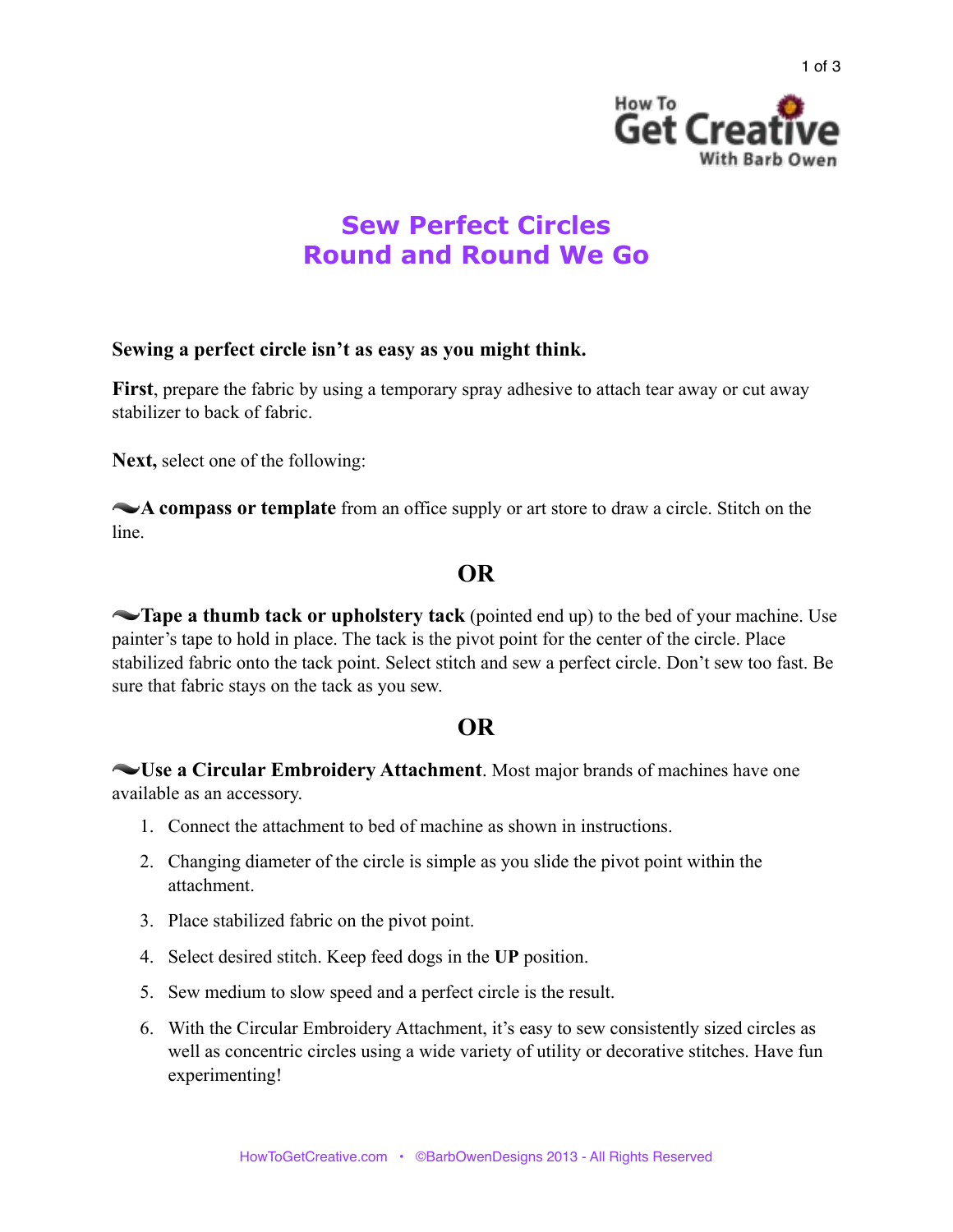

**Small circles are best stitched with the Flower Stitch Foot.** This is a generic foot (not sold with any specific machine and ranges in price from \$10.00 - \$15.00). You may need an adaptor shank for your machine.

- 1. Install the Flower Stitch foot according to instructions. Make sure that the metal extension goes over the needle screw.
- 2. Drop feed dogs.
- 3. To insure success:
	- If you can adjust the presser foot pressure on your machine, increase the pressure.
	- Fabric must not be obstructed at all. It must be able to rotate easily with the foot.
	- Fabric must be stabilized.
	- Experiment with fabric size. If too large, the fabric may drag and cause the foot to stitch incorrectly.
	- This foot works best with utility stitches.

### **How to Get Creative with Circular Embroidery Attachment:**

#### **• Circle Appliqué**

- 1. Place stabilized fabric on pivot pin.
- 2. Place appliqué fabric (helpful to starch the appliqué fabric) also on pivot pin.
- 3. Select a straight stitch and stitch your perfect circle on the appliqué patch. Remove from machine.
- 4. Trim appliqué fabric patch very close to the stitching.
- 5. Replace fabric on same pivot point.
- 6. Set machine for zig zag stitch slightly narrower and a little longer than your desired end result. (3.5mm width and .75 length)
- 7. Stitch.
- 8. Now, adjust the zig zag for final stitch wider (4mm) and closer than the previous round of stitching (less than .75).
- 9. Stitch again over first zig zag stitching, and you have the perfectly satin stitched, appliquéd circle.
- **• Embellish printed fabrics.**
- **• Create an elegant look by stitching circles with matching thread and fabric.**

### $\sim$ **How to Get Creative with Flower Stitch Foot:**